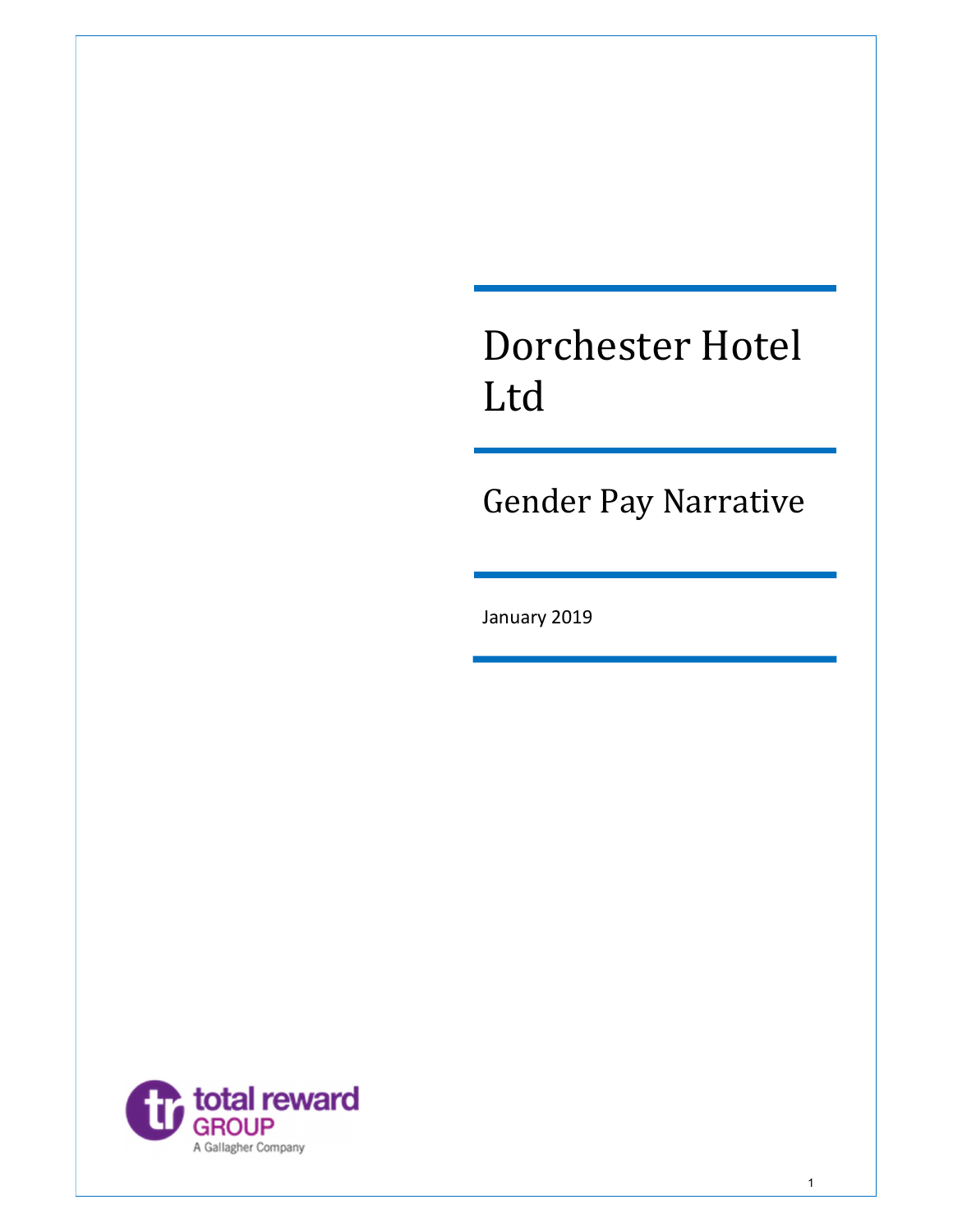## **Table of Contents**

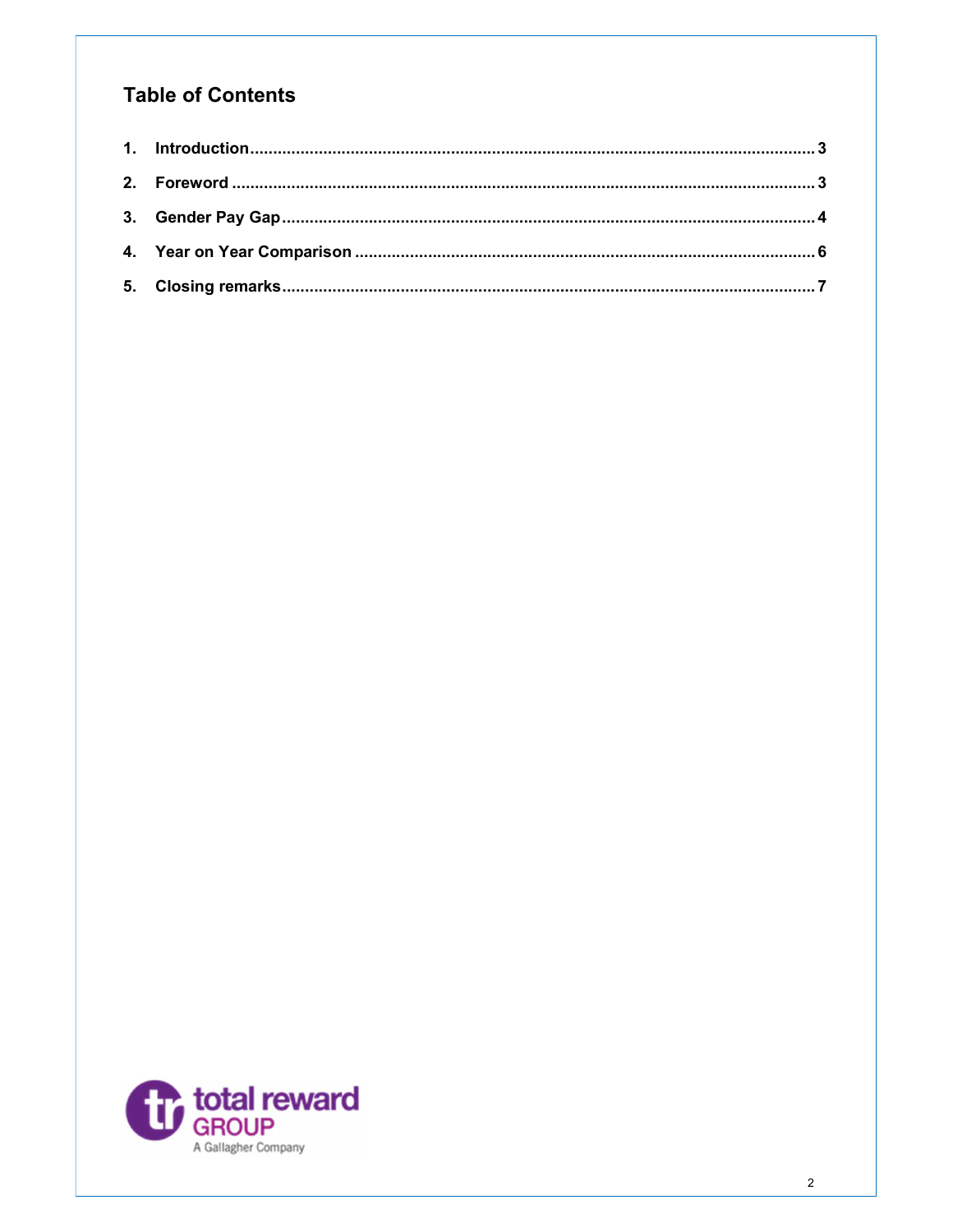### 1. Introduction

In light of the Government Regulations regarding Mandatory Gender Pay Gap Reporting, which applies to all employers in England, Wales and Scotland with at least 250 employees as of the  $5<sup>th</sup>$ of April 2018 snapshot date, Total Reward Group have been tasked with writing the Gender Pay Narrative to support the gender pay gap reporting requirements for Dorchester Hotel Ltd as of the 5<sup>th</sup> of April 2018 snapshot date.

### 2. Foreword

As a business we have a passion for excellence and innovation, honouring the individuality and heritage of our iconic hotels. Everything we do, from our financial disciplines to our human resource policies, is focused on that aspiration. Our business comprises three key areas: The Dorchester, 45 Park Lane and the regional office which supports our London hotels. As an organisation, our vision is to be the ultimate hotel management company delivering expertise and care to our guests so they feel treasured while cherishing our employees and ensuring our brand is celebrated worldwide.

We care for our people and recognise that they are our greatest asset. We want to ensure our workforce is diverse and inclusive and our culture continues to be open and fair. We are passionate about being an inclusive organisation and seek to provide job opportunities for everyone regardless of gender, age, background and nationality. We are committed to building an organisation which leverages individuals' unique talents so that we deliver a world-class service to our customers.

We recognise the implementation of mandatory gender pay gap reporting is an important step in terms of progression and transparency to encourage greater equality of opportunity for women in work.

Whilst our Gender Pay Gap Report suggests that we do have some areas where we can do more to support gender equality, we are confident that men and women are paid equally for doing equivalent jobs across our business. We are continuing to build upon the action plan we established last year to improve our programmes and activities already in place.

We have a mean gender pay gap of 11.5% favouring males and a median gender pay gap of 5.8%. These figures compare very favourably to the national figures reported by the Office of National Statistics and we are pleased that we see positive year on year trends in the form of a narrower gender pay gap and a narrower gender bonus gap, with the median bonus gap being eliminated. We are also pleased to see increased bonus participation for males and more significantly, females. This is evidence of the effort we have already invested in providing access to training and development opportunities to our entire workforce to encourage and promote progression across the organisation.

Females currently represent 42% of our overall workforce. Last year 39% of employee promotions were female, with 2% of those being promoted into management positions.

We continue to ensure our HR policies encourage and support flexible working within the organisation. Our HR team actively supports our diversity message across the organisation by positively influencing and challenging our hiring managers to ensure they recognise how their individual behaviours and actions impact our overall ability to create an open, fair and inclusive workplace culture.

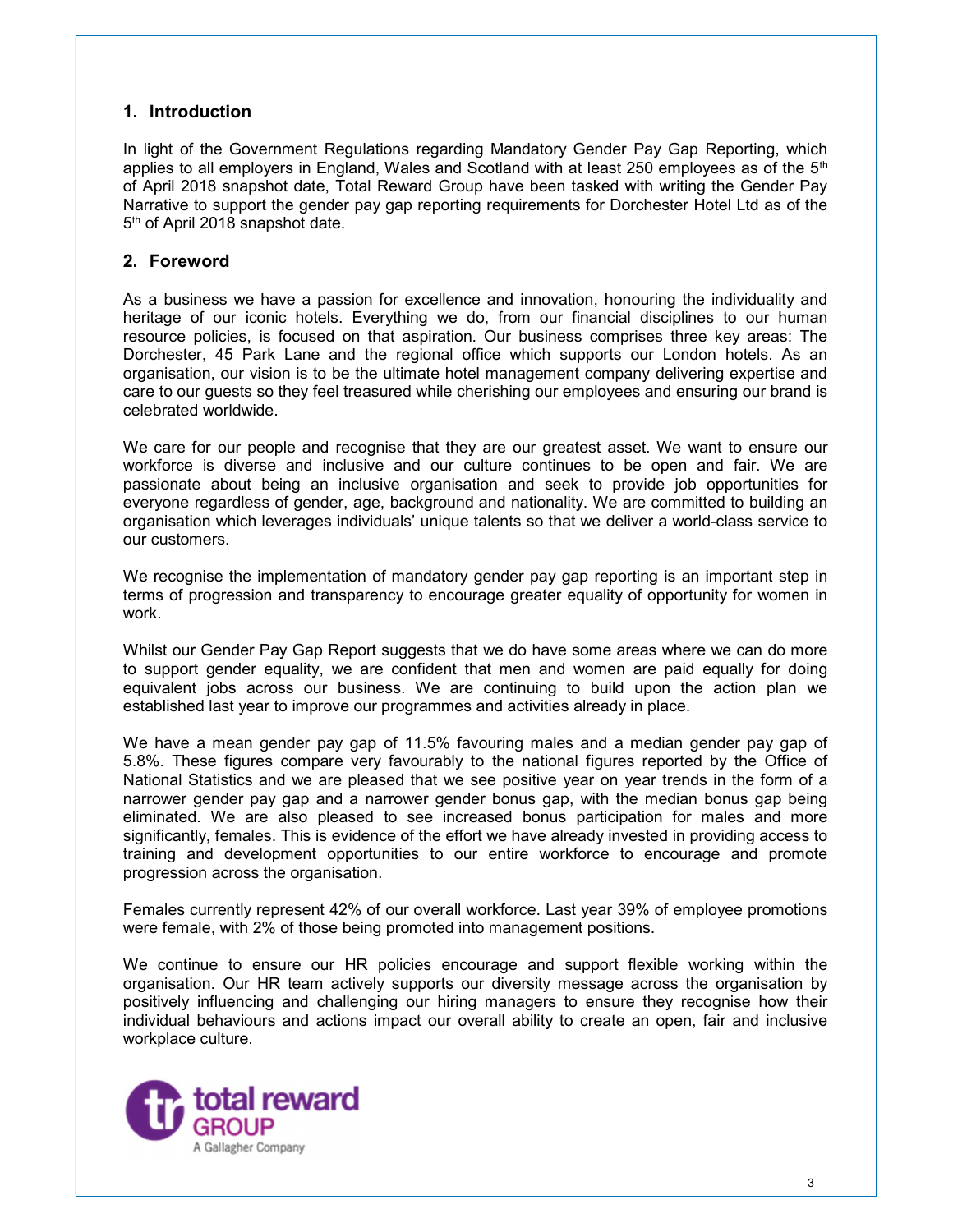We know that there is still more work to do to encourage more women to join our organisation as we strive towards a more gender balanced organisation.

#### 3. Gender Pay Gap

Mandatory Gender Pay Gap Reporting applies to all private and voluntary sector employers in England, Wales and Scotland with at least 250 employees as of the  $5<sup>th</sup>$  of April 2018 snapshot date. Those organisations are required to publicly report their gender pay gap metrics as follows on the government-sponsored website, with the aim of eliminating the gender pay gap:

| Mean gender<br>pay gap                                                                                 |        |                                                 | Median gender<br>pay gap   |                                      | Gender bonus<br>gap                                                                         |
|--------------------------------------------------------------------------------------------------------|--------|-------------------------------------------------|----------------------------|--------------------------------------|---------------------------------------------------------------------------------------------|
| Difference between<br>average hourly<br>earnings of males<br>and females                               |        | Difference between<br>median hourly<br>earnings |                            |                                      | Proportion of male<br>and female employees<br>receiving bonus within<br>the 12 month period |
| Mean gender<br>bonus gap                                                                               |        |                                                 | Median gender<br>bonus gap |                                      | Pay quartiles                                                                               |
| Difference between<br>average bonus<br>earnings                                                        |        | Difference between<br>earnings                  | median bonus               |                                      | Insight into career<br>paths                                                                |
| e 5 <sup>th</sup> April 2018 payroll, our mean gender pay gap stood at 11.5% favouring males, with our |        |                                                 |                            |                                      |                                                                                             |
| gender pay at 5.8%:<br><b>Mean Hourly Pay Differences</b>                                              |        |                                                 |                            | <b>Median Hourly Pay Differences</b> |                                                                                             |
|                                                                                                        |        | <b>Full Pay Employees</b>                       |                            |                                      | <b>Full Pay Employees</b>                                                                   |
| Male Hourly Rate                                                                                       | £13.62 |                                                 | Male Hourly Rate           |                                      | £11.55                                                                                      |
| <b>Female Hourly Rate</b>                                                                              | £12.05 |                                                 |                            | <b>Female Hourly Rate</b>            | £10.88                                                                                      |

As of the 5<sup>th</sup> April 2018 payroll, our mean gender pay gap stood at 11.5% favouring males, with our median gender pay at 5.8%:

|                           | <b>Full Pay Employees</b> |                           | <b>Full Pay Employees</b> |
|---------------------------|---------------------------|---------------------------|---------------------------|
| Male Hourly Rate          | £13.62                    | Male Hourly Rate          | £11.55                    |
| <b>Female Hourly Rate</b> | £12.05                    | <b>Female Hourly Rate</b> | £10.88                    |
| Pay Gap                   | 11.53%                    | Pay Gap                   | 5.80%                     |

These are both below the national mean (17.1%) and median (17.9%) as reported by the Office of National Statistics, 2018.

The underlying reason behind the mean gap is predominantly due to the higher representation of women in more junior roles in our organisation and higher representation of males in more senior leadership roles. Both the Food & Beverage & Hospitality sectors of the industry are typically maledominated and this is reflected across our organisation as when we look across our group, the majority of our roles are sourced from this industry. We know we have a lack of female representation in some of our more highly-skilled roles such as Chefs which is contributing to our pay gap as we have a predominance of highly-qualified males in higher-paid roles.

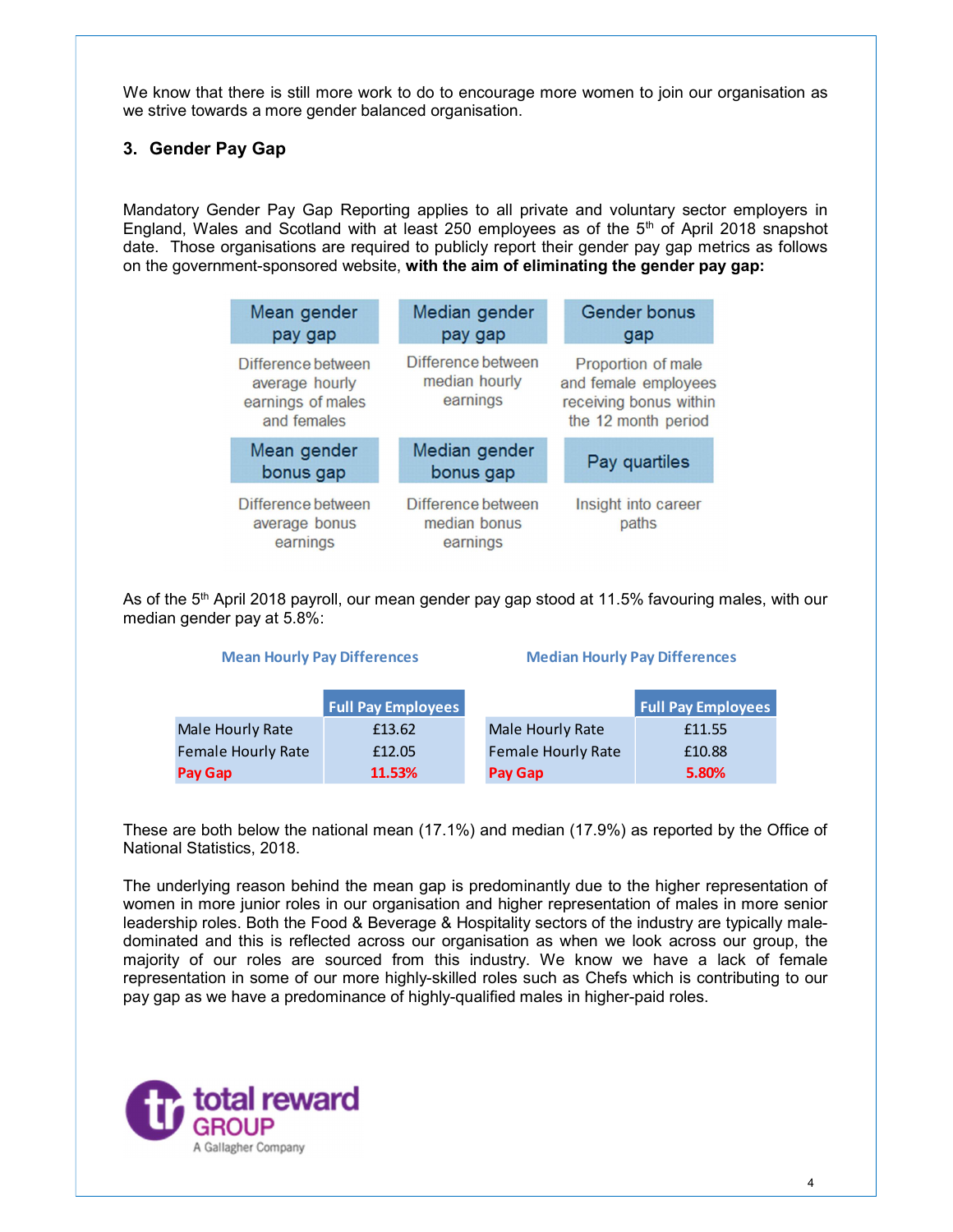|                |                                    | have proactively hired one woman into an Executive role. |                                |                | While females currently represent 42% of our overall workforce, we are pleased that 40% of our<br>Leadership and Executive roles are currently being undertaken by females and in the last year, we |                                       |                                                                                             |
|----------------|------------------------------------|----------------------------------------------------------|--------------------------------|----------------|-----------------------------------------------------------------------------------------------------------------------------------------------------------------------------------------------------|---------------------------------------|---------------------------------------------------------------------------------------------|
|                |                                    |                                                          |                                |                |                                                                                                                                                                                                     |                                       |                                                                                             |
|                |                                    |                                                          |                                |                |                                                                                                                                                                                                     |                                       | We are confident that all our HR processes and practices ensure that men and women are paid |
|                |                                    |                                                          |                                |                |                                                                                                                                                                                                     |                                       |                                                                                             |
|                | equally for doing equivalent jobs. |                                                          |                                |                |                                                                                                                                                                                                     |                                       |                                                                                             |
|                |                                    |                                                          |                                |                | Our mean bonus gap currently stands at 12.8% favouring males, with our median bonus gap at<br>0%. We have a similar proportion of male and female employees receiving a bonus:                      |                                       |                                                                                             |
|                |                                    | <b>Mean Bonus Differences</b>                            |                                |                | <b>Median Bonus Differences</b>                                                                                                                                                                     |                                       |                                                                                             |
|                |                                    | <b>Number</b>                                            | % Bonus<br><b>Distribution</b> |                | <b>Median Bonus</b>                                                                                                                                                                                 | <b>Number</b><br>receiving a<br>bonus | % Bonus<br><b>Distribution</b>                                                              |
| Female<br>Male | £1,051.07<br>£1,205.22             | Mean Bonus receiving a bonus<br>222<br>300               | 99.5%<br>98.6%                 | Female<br>Male | £600.00<br>£600.00                                                                                                                                                                                  | 222<br>300                            | 99.5%<br>98.6%                                                                              |

Discretionary performance-related bonuses are awarded and paid on an annual basis, taking account of company, business area and individual performance. As an equal opportunities employer, all our permanent employees, irrespective of their position, age, gender or ethnicity, are eligible for bonus.

Our gender distribution by quartiles, as defined by the regulations, show us that female employees are underrepresented across all four quartiles, with the greatest difference being in the last quartile where we observe a broadly 63/37 split favouring male employees.



Our HR philosophy is to attract and retain high calibre individuals and to leverage their unique talents to help create unique guest experiences every day. As part of this, we continue to actively

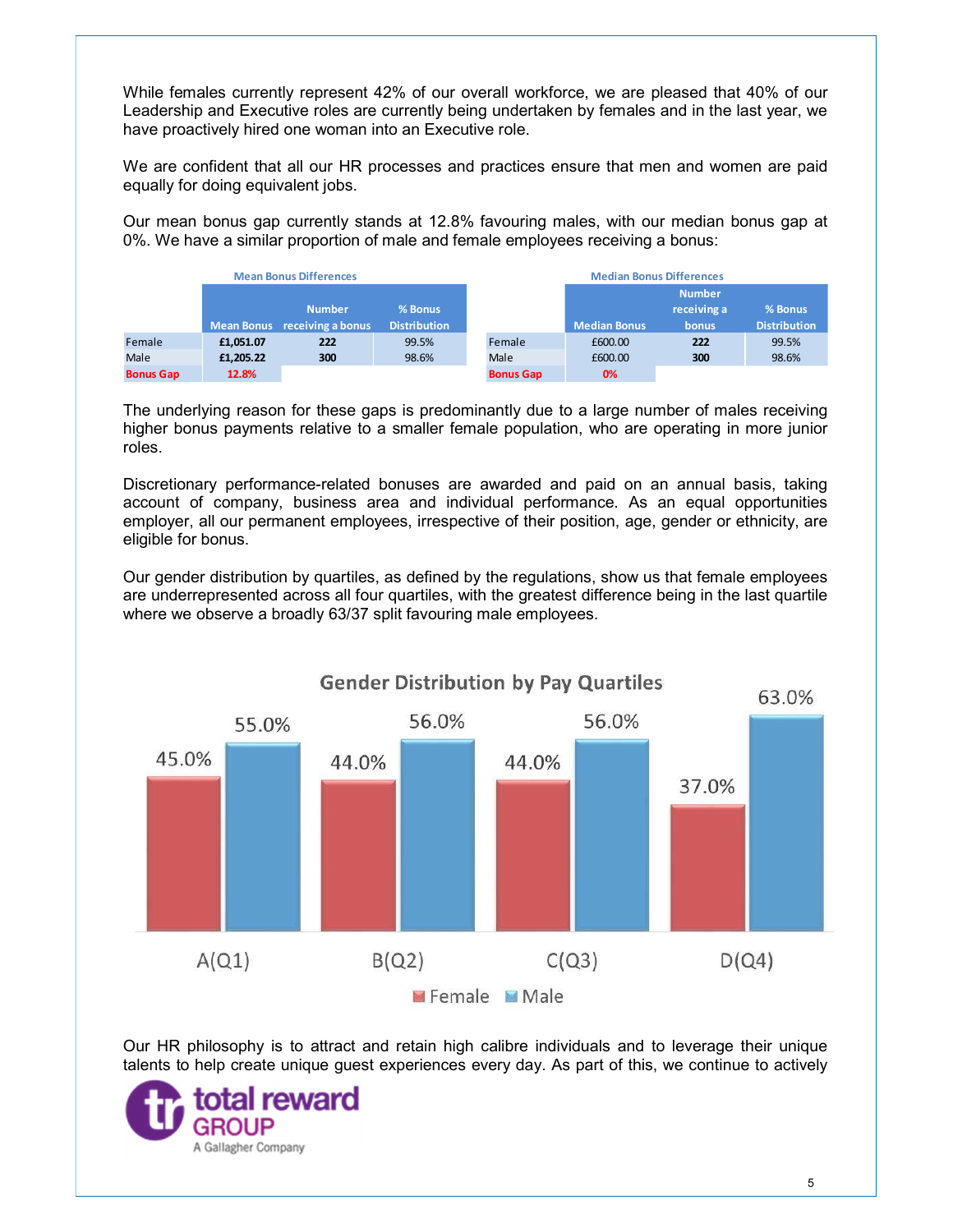create an environment where everyone is motivated to develop and progress through innovative HR policies and practices and an encouraging environment. We recognise the motivational importance of positive senior role models to inspire confidence and success and we are proud that half of our senior management roles are occupied by females. We acknowledge that our strategy needs to evolve to ensure that we attract a higher proportion of females into our organisation and that we actively ensure our hiring managers reflect our strategic approach to diversity.

Employee Development is a key focus within our organisation and we are committed to making the most effective use of the talent, skills and abilities of our employees. We support the training and development of all our employees and as part of this run a Cross Exposure Programme designed to provide cross-functional experience by way of Job Swap days – in 2019, we will actively encourage more females to participate. We aim to ensure women are not only better represented within our organisation but most importantly supported. Next year we are launching a women's leadership course called "Step Up" to actively develop and retain 15 female leaders within the organisation.

We ensure roles are externally benchmarked on an annual basis, enabling us to obtain accurate market rates for each role. We acknowledge pay differentials may still remain in certain cases due to factors such as length of service, seniority and performance. Where pay differentials exist due to gender and are not justified by length of service, seniority or performance, we ensure that every effort is made to bridge those gaps. In 2018, we refreshed our flexible benefits platform and are delighted that we have a 44% female take-up.

We ensure that all our HR policies and tools proactively support flexible working across the organisation as we believe that these policies encourage our talented and driven employees to deliver results and in turn advance their careers in our organisation. In 2018 we approved 100% of all flexible working requests.

### 4. Year on Year Comparison

When we consider year on year comparison, we see positive trends in the form of a narrower hourly pay gap at both the median and the mean and a narrower bonus gap at both the mean and the median, with the median bonus gap being eliminated. This is driven by a much narrower range in the bonus amounts found in both the male and female data sets, compared to last year. We also note increased bonus participation for males and more significantly, females as illustrated in the table overleaf: